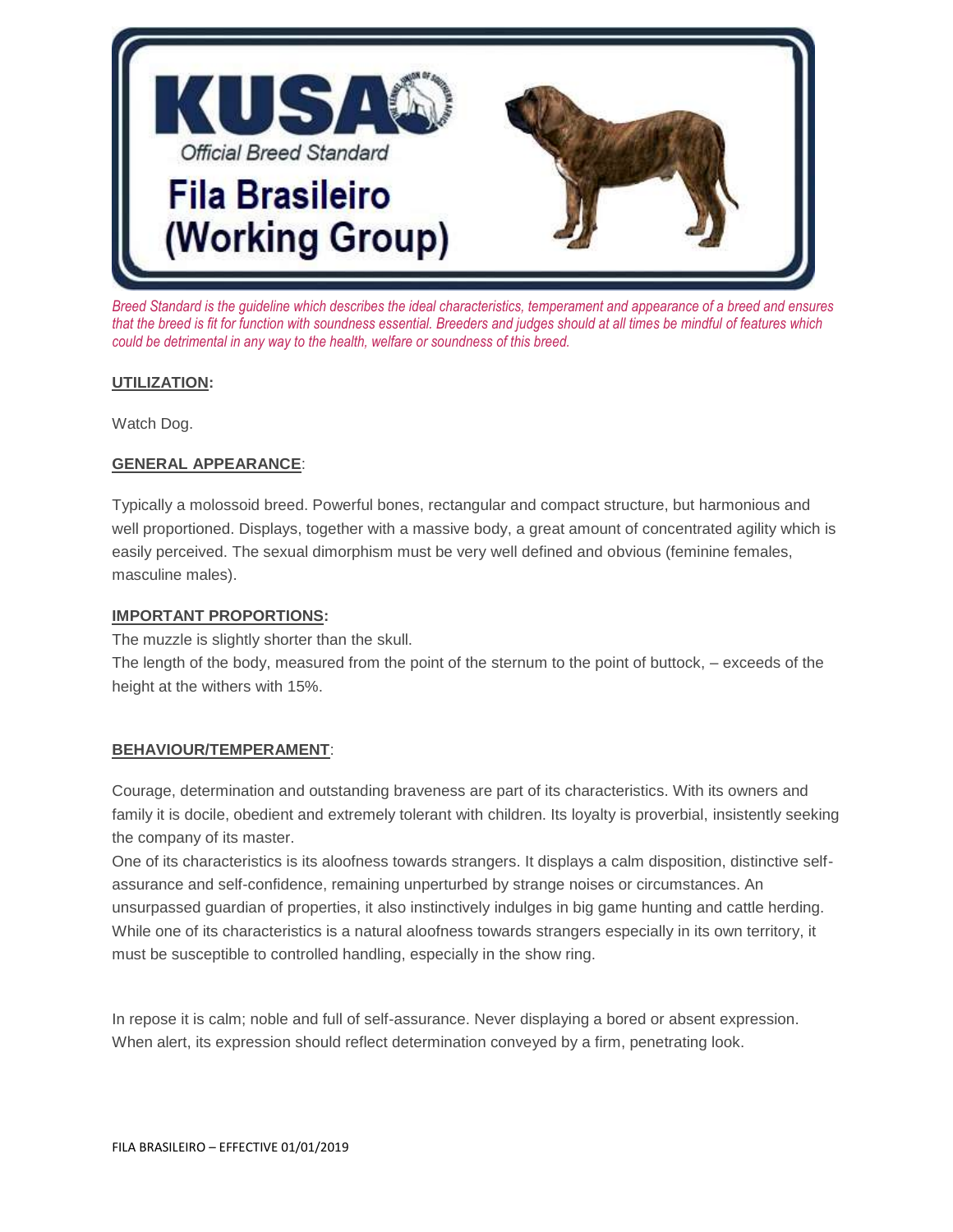## **HEAD:**

The head of the Fila is big, heavy and massive, always proportionate to the whole body. From a top view it resembles a trapezoid figure into which a pear shape is inserted.

## **CRANIAL REGION:**

**Skull:** The profile of the skull shows a smooth curve from the stop to the occiput, which is well defined and protuberant especially in puppies. From a front view it is large, broad with the upper line slightly curved. Lateral lines come down almost vertically, in a slight continuous curve narrowing towards the muzzle.

**Stop:** From a front view it is practically nonexistent. The median groove is slight and runs up smoothly to approximately the centre of the skull. Seen from the side, the stop is only slightly pronounced and virtually only formed by the well-developed eyebrows.

## **FACIAL REGION:**

**Nose:** Well developed, broad nostrils not occupying entirely the width of the upper jaw. Colour: black. **Muzzle:** Strong, broad and deep, always in harmony with the skull. Fairly deep at the root but not deeper than long. Seen from above, it is full under the eyes, slightly narrowing towards the middle of the muzzle and again broadening slightly to the front line. Seen from the side, the muzzle is straight or has a Roman line, but never turned up. The front line of the muzzle is almost perpendicular to the bridge of the nose with a slight depression right under the nose.

**Lips:** The upper lip is thick and pendulous and overlaps the lower lip in a perfect curve; thus the lower line of the muzzle is almost parallel to the upper line. The lower lip is tight and firm to the fangs and from there on it is loose with dented borders ending at the corners which are always apparent. The muzzle has a good depth at the root but without surpassing the length. Edges of the lips form a deep inverted "U". **Teeth/jaws:** The teeth are significantly wider than long. Strong and white. Upper incisors are broad at their root and taper to the edge. Canines are powerful, well set and well apart. The ideal bite is the scissor bite.

**Eyes:** From medium to large size, almond shaped, spaced well apart, medium to deep set. Permissible colours - from dark brown to yellow, always in accordance to the colour of the coat. However a darker colour is preferred. Due to the loose skin many individuals present drooping lower eyelids which are not considered a fault as such; a detail accentuates the melancholic expression which is typical of the breed. **Ears:** Pendant, large, thick, V-shaped. Broad at the base and tapering to the ends. Rounded tips. Attached at the back of the skull, in line with the eyes when in repose. When roused, the ears are above the original position. The root is oblique, with the front edge higher than the back edge. Falling over the cheeks or folded back showing the inside (rose ear).

## **NECK**:

Extraordinarily strong and muscled giving the impression of a short neck. Slightly curved at the upper side and well detached from the skull. Dewlaps at the throat.

## **BODY**: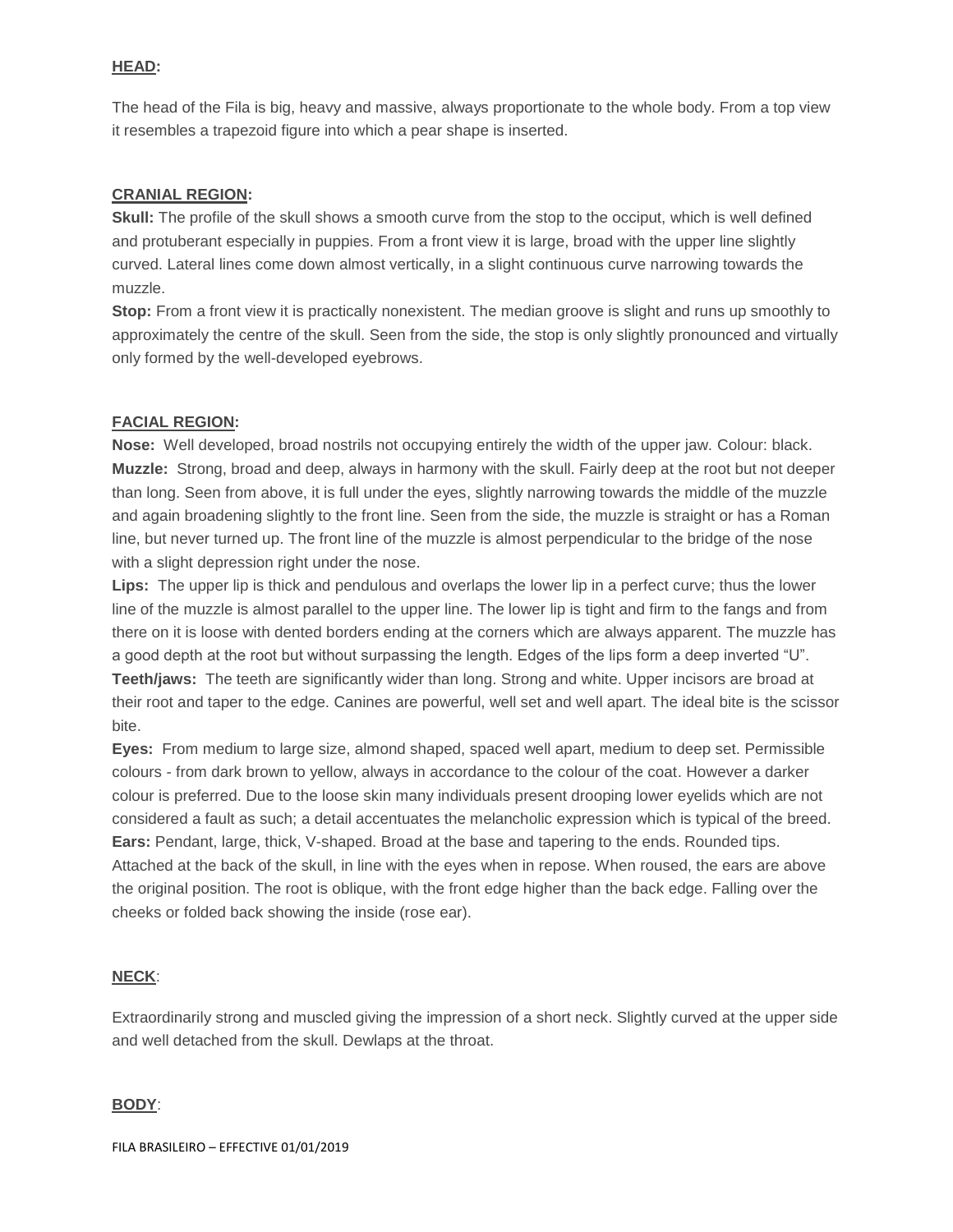Strong, broad and deep, covered by thick and loose skin.

The thorax is longer than the abdomen.

**Topline:** Withers, in sloping line, are set well apart from each other due to the distance between the shoulder blades. Withers are set lower than the croup. After the withers, the upper line changes direction, ascending smoothly to the croup. Back line shows no tendency to sway or roach back.

**Loin/Flanks:** Shorter and not so deep as the thorax, showing distinctly the separation of the two component parts. In females the lower part of the flank is more developed. Seen from above, the loin is narrower than the thorax and croup but should not form a waistline.

**Croup:** Broad, long, sloping at angle of approximately 30 degrees to the horizontal and ending in a smooth curve. The croup is set a little higher than the withers. From a back view, the croup is ample almost as wide as the chest and can be even broader for females.

**Chest:** Well sprung ribs though not interfering with the position of shoulder. Deep and broad chest reaching to the level of the elbows. Well pronounced brisket.

**Lower line:** A long chest and parallel to the ground in all its extension. Slightly tucked up but never whippety.

## **TAIL:**

Very wide at the root, medium set, tapering rapidly to reach the hocks. When the dog is alert, the tail is raised high and the curve at the extremity is more accentuated. Should not be carried curled over the back nor touch it.

# **LIMBS FOREQUARTERS:**

**General Appearance:** The length of the leg, from the ground to the elbow, should be half of the height from the ground to the withers.

**Shoulder:** The shoulder structure should be composed by two bones of equal length (scapula and humerus); the former at 45 degrees to the horizontal and the latter 90 degrees to the scapula.

The scapula-humeral articulation forms the point of shoulder which is situated at the same level but slightly behind the point of sternum. In the ideal position, the point of shoulder should be half way from elbow to withers. An imaginary perpendicular line coming down from the withers should cut the elbow and reach the foot.

**Forearm:** The limbs must be parallel. Strong and straight bones.

**Carpal joint (wrist):** Strong and apparent.

**Metacarpus (pastern):** Short, slightly sloping.

**Feet:** Strong and well arched toes not too close together. The dog stands on thick toes and pads which are long, broad and deep. In the correct position, the feet should point forward. Strong, dark nails; white nails permissible when the corresponding toes are white.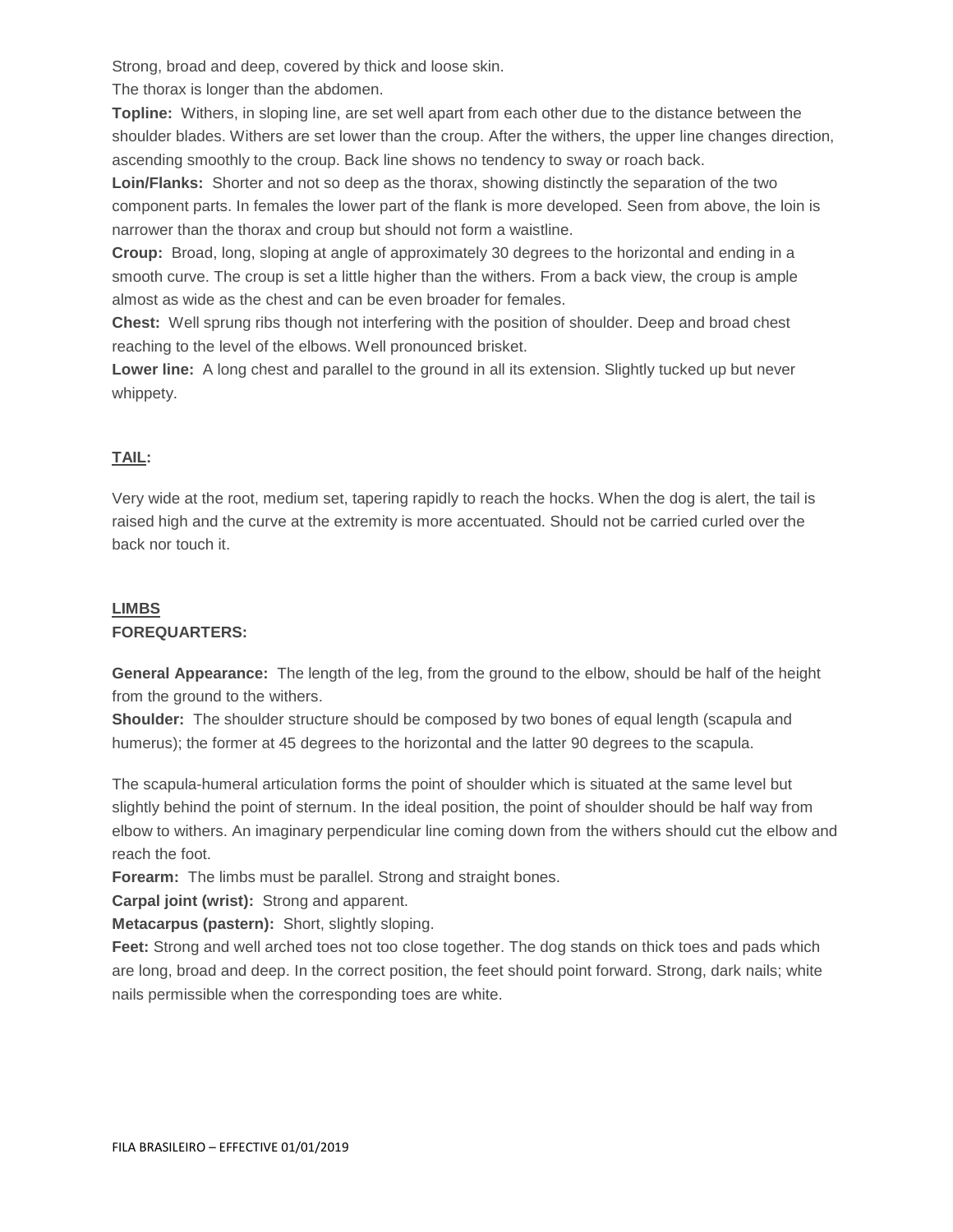#### **HINDQUARTERS**:

**General appearance:** Less heavy boned than forelegs but never appearing thin compared to the overall build. Hindlegs are parallel.

**Upper thigh**: Broad with curved outline shaped by strong muscles coming from the ilium and ischium which design the curve of the buttocks and for this reason the ischium must have a good length. **Tarsus (hock):** Strong.

**Metatarsus (Rear pastern):** Slightly sloping, longer than the metacarpus. Moderately angled stifle and hock.

**Feet:** A little more oval than the forefeet but the otherwise identical. Should not present dewclaws.

## **GAIT/MOVEMENT:**

Long and elastic feline-like strides whose principal characteristic is the pace; a two beat lateral gait in which the legs of each side move back and forth exactly as a pair ("camel's pace") causing a rolling or rocking motion of the thorax and hips accentuated by the tail when carried erect. When walking, it carries the head lower than the back line. The trot is smooth, free and effortless with a long, powerful and reaching stride. The gallop is powerful, attaining unsuspected speed for such a large and heavy dog. Due to its articulations, typical of molossoids, the movements of the Fila not only give the impression but actually allow him to make sudden and rapid changes of direction.

## **SKIN:**

One of the most important breed characteristics is the thick, loose skin over the whole body, chiefly at the neck forming pronounced dewlaps and many times it can extend to the brisket and abdomen. Some individuals present a fold at the sides of the head, also at the withers running down to the shoulders. If the dog is in repose, the head should be free from wrinkles. When alert, the dog raises its ears and the contraction of the skin on the skull forms small longitudinal wrinkles between the ears.

## **COAT**

**HAIR**: Short, smooth, dense and close to the body.

## **COLOUR:**

Brindle, fawn and black. A black mask may or may not be present. In all permitted colours white marks are allowed on the feet, chest and tip of tail. White markings on other parts of the coat are considered a fault.

## **SIZE AND WEIGHT:**

## **Height at Withers:**

**Males:** from 65 cm (25.6 ins) to 75 cm (29.5 ins) at the shoulder. **Females:** from 60 cm (23.6 ins) to 70 cm (27.5 ins) at the shoulder.

## **Weight:**

**Males:** minimum: 50 kgs (100 pounds) **Females:** minimum: 40 kgs (80 pounds).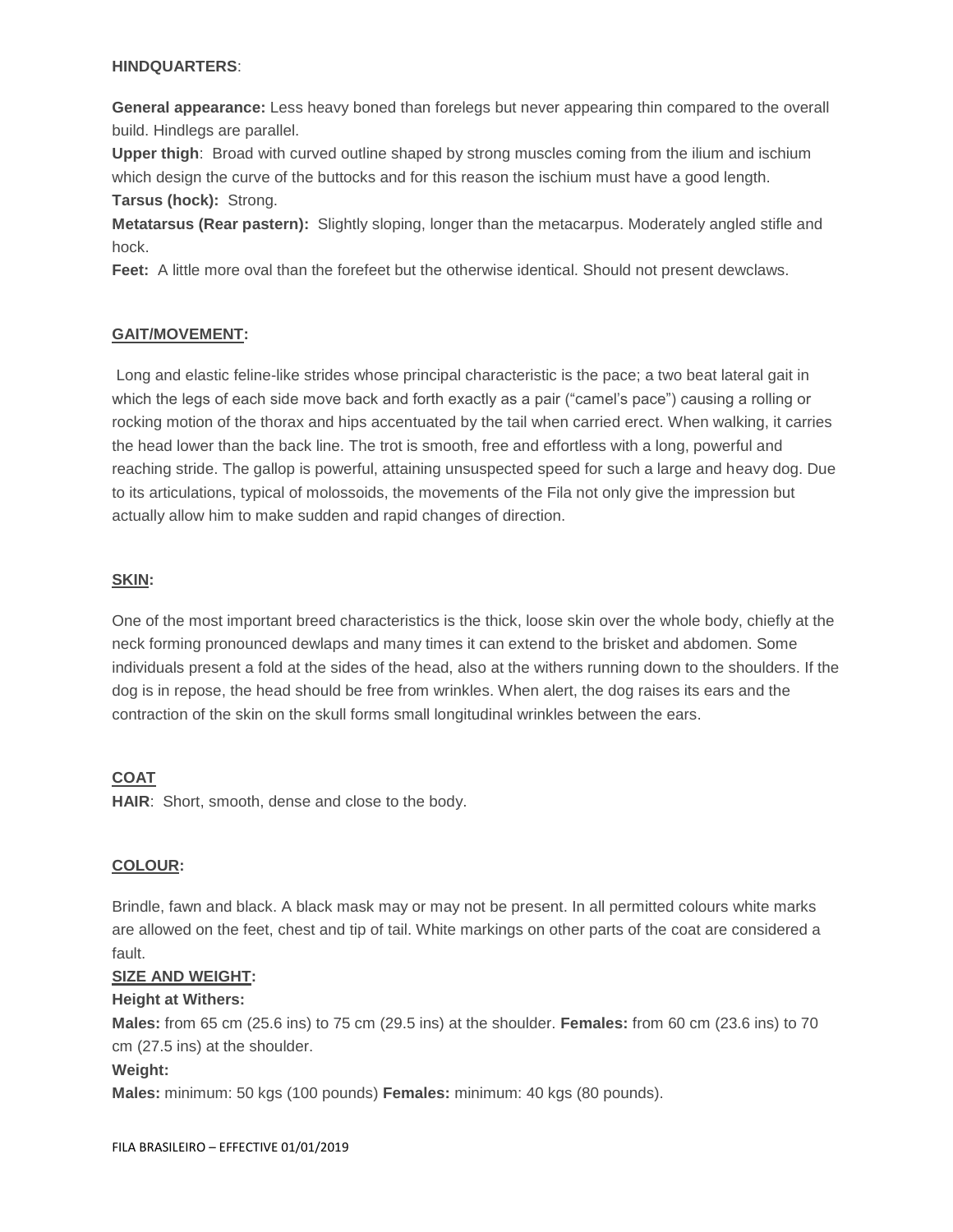## **FAULTS**:

Any departure from the foregoing points should be considered a fault and the seriousness with which the fault should be regarded should be in exact proportion to its degree and it effect upon the health and welfare of the dog.

- Level bite
- Short muzzle.
- Small ears.
- Highly set ears.
- Excessively light coloured eyes.
- Wrinkles when the dog is in repose.
- Undershot bite.
- Double chin (folds in front of dewlap).
- Sway back.
- Very narrow croup.
- Curled tail carried over the back.
- Chest insufficiently deep.
- Pronounced deviation of pastern or rear pastern.
- Over angulated hindquarters (sickle hocks).
- Short steps (poor reach).

## **SERIOUS FAULTS:**

- Apathy and timidity.
- Square build.
- Small head.
- Pronounced stop seen from the front.
- Short upper lip.
- Protruding eyes. Round eyes. Lack of pigmentation on eyelids.
- Lack of 2 teeth except PM1 (first premolars).
- Lack of dewlaps.
- Roach back or level back.
- Excessive tuckup.
- Light bones. Lack of substance.
- Cow hocks.
- Lack of angulation at the hindquarters (straight hocks).
- White markings exceeding 1/4th (one fourth) of the body.
- Height exceeding the maximum.

## **DISQUALIFING FAULTS:**

- Aggressive or overly shy.
- Any dog clearly showing physical or behavioural abnormalities shall be disqualified.
- Flesh-coloured nose.

#### FILA BRASILEIRO – EFFECTIVE 01/01/2019